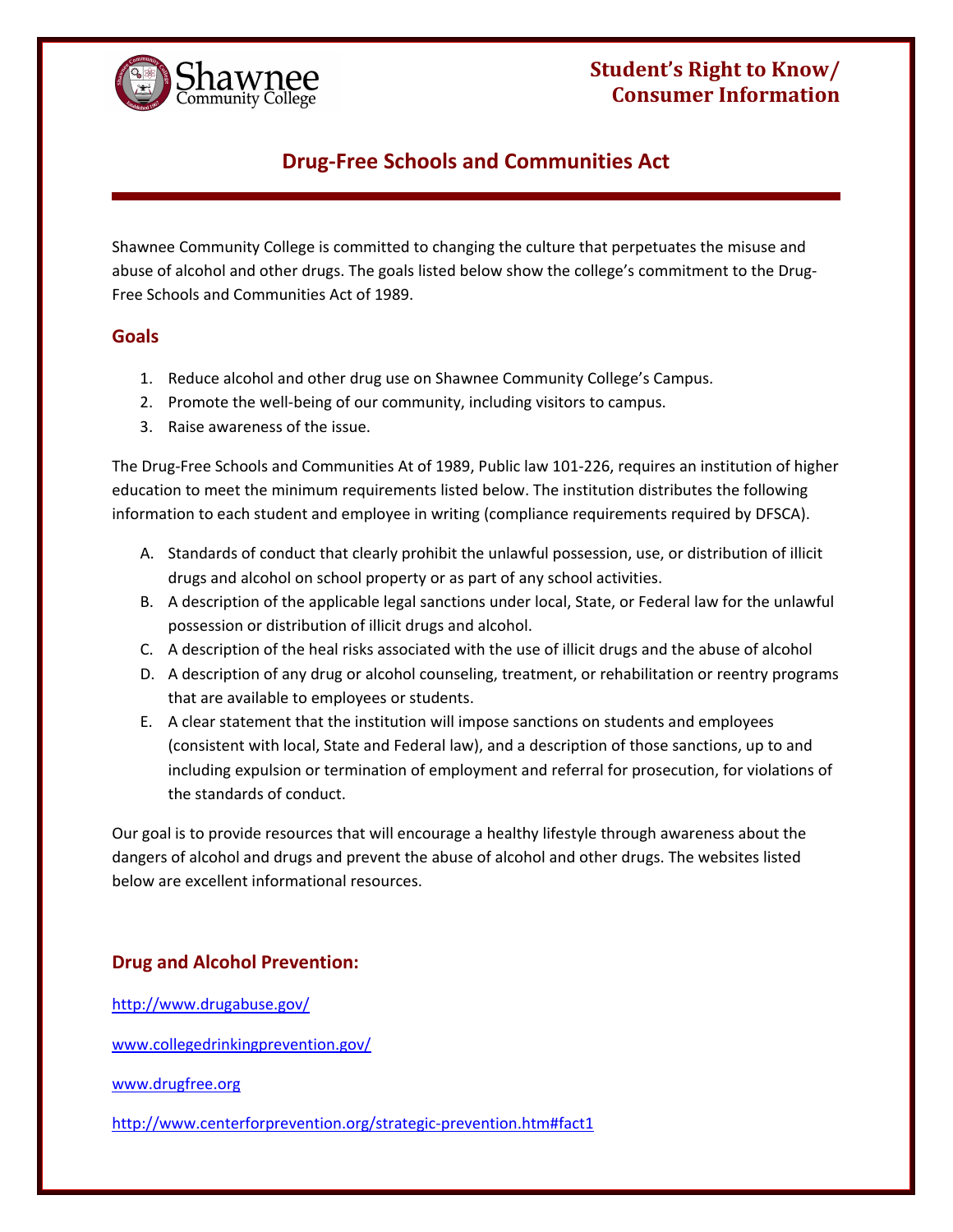## **Annual Notification of Drug and Alcohol Policies Drug‐Free Schools and Communities Act**

### **Drug and Alcohol Abuse: Policy 4380**

 Shawnee Community College recognizes drug and alcohol dependency as an illness and a major health problem. The College views drug and alcohol abuse as having a debilitating effect upon a person's physical and emotional well‐being.

 No student or employee shall be under the influence of drugs or alcohol while on campus or associated with campus activities due to the effect on the educational system of the college. Students or employees needing help in dealing with such problems may be required to complete and appropriate rehabilitation program.

 Accordingly, the college expressly prohibits the unlawful manufacture, distribution, dispensing, possession or use of a controlled substance or alcohol upon any property owned, leased, or occupied by the college, or as part of any of the college's activities. Any student or employee who is found to have violated this policy shall be subject to disciplinary action up to and including expulsion or termination.

 All employees must notify the President or his/her designee of any conviction relating to the work place within five days after the conviction. The President or his/her designee shall notify the federal or state grantor agency of the conviction within ten days to ensure compliance with the Drug‐ Free Work Place Act.

 The use of alcohol while on Shawnee Community College‐owned or –controlled grounds, including meal periods and breaks, is absolutely prohibited except when authorized by the College for approved College functions.

## **Alcohol and Controlled Substances Compliance and Testing Policy: Policy 4381**

 The use of alcohol and illegal drugs has been demonstrated to significantly affect the performance of individuals and has been proven to have been a critical factor in injury incidents. Shawnee Community College is committed to providing a safe and healthful learning and work environment. This policy has been developed in accordance with the Omnibus Transportation Employee Testing Act of 1991 and the Federal Motor Carrier Safety Regulations, and apply to both students and staff involved in commercial vehicle operation.

#### **Alcohol**

For the purpose of this policy:

 **Alcohol** – Means intoxicating agent in beverage alcohol, ethyl alcohol, or other low molecular weight alcohol's including methyl and isopropyl alcohol.

 **Alcohol Use** – Means the consumption of any beverage, mixture, or preparation, including any medication that contains alcohol.

 **Alcohol Concentration** – Means the alcohol in a volume of breath expressed in terms of grams of alcohol per 21 liters of breath as indicated by an evidential breath test.

#### **Controlled Substance**

 Although this policy prohibits the use of any controlled substance not lawfully prescribed by a physician, any drug test required under this policy will analyze an individual's urine test for the presence of the following substances:

Marijuana Cocaine Opiates Amphetamines Phencyclidine